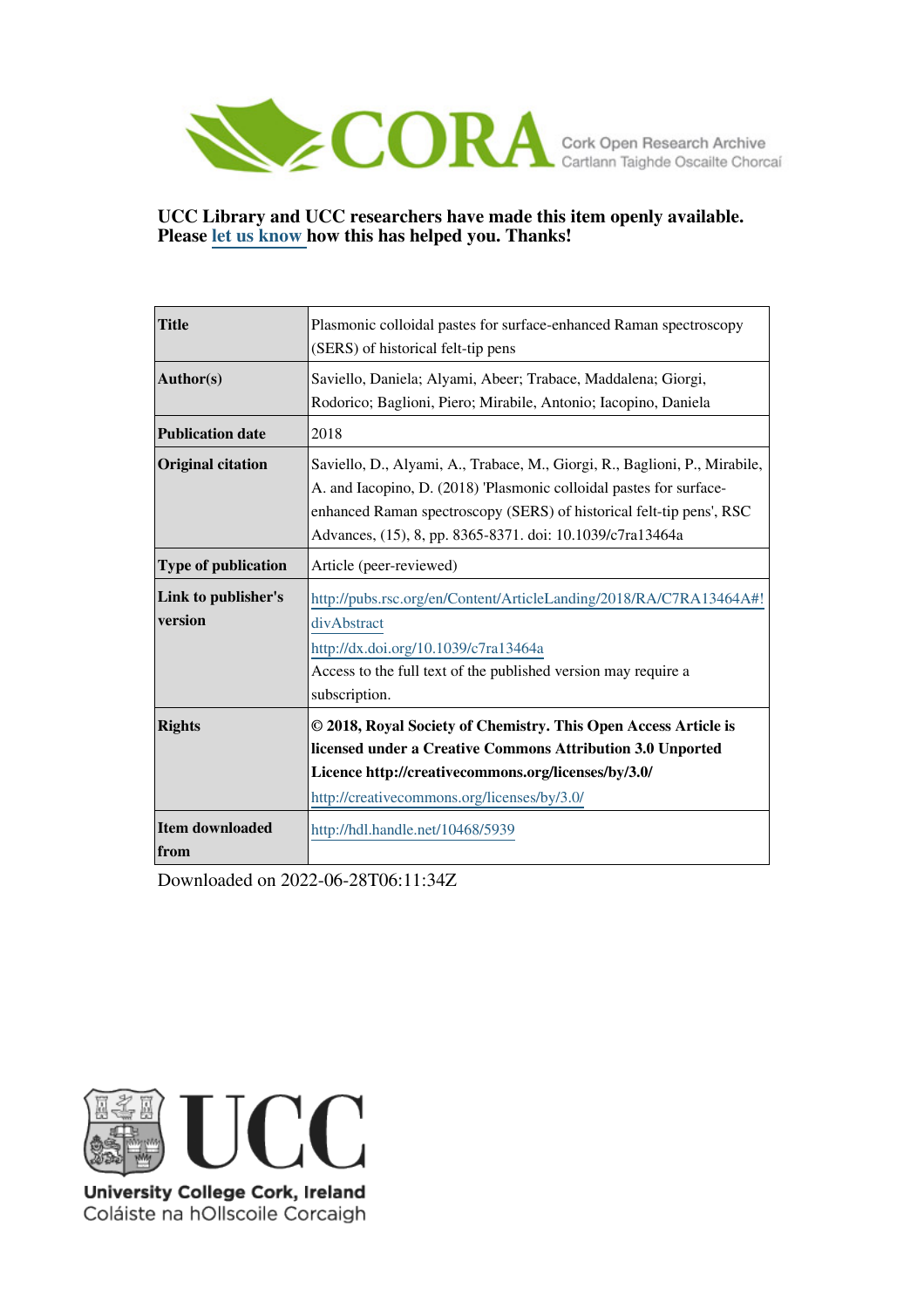# RSC Advances



# PAPER

Cite this: RSC Adv., 2018, 8, 8365

Received 19th December 2017 Accepted 9th February 2018

DOI: 10.1039/c7ra13464a

rsc.li/rsc-advances

# Introduction

Felt-tip pens were introduced in the market in 1953 by Rosenthal and became commonly used by many influential artists who left a large heritage of artistic productions today hosted by museums all over the world. Because of the well-known sensitivity of the inks to light, especially in the UV part of the spectrum, it is currently not known how these artworks will withstand the passage of time. $1,2$  In this context, identification of dyes constituting felt-tip pen ink mixtures is highly important for the (i) precise assessment of vulnerability, (ii) design of intervention protocols, and (iii) creation of ideal housing and storage conditions for historical drawings and writing materials. In addition, the elucidation of ink ID is relevant for the assessment of artwork date, provenance, and originality.

Interestingly, very few studies on the chemical composition of felt-tip pen have been carried out to date. Sodo et al.<sup>3</sup> used

b Department of Chemistry, CSGI, University of Florence, Italy

c Mirabile, 11 Rue de Bellefond, 75009 Paris 09, France

# Plasmonic colloidal pastes for surface-enhanced Raman spectroscopy (SERS) of historical felt-tip pens†

Daniela Saviello,<sup>a</sup> Abeer Alyami,<sup>a</sup> Maddalena Trabace,<sup>b</sup> Rodorico Giorgi,<sup>b</sup> Pi[e](http://orcid.org/0000-0001-8676-1828)r[o](http://orcid.org/0000-0003-2301-9401) Baglioni,<sup>b</sup> Antonio Mirabile  $\mathbf{D}^c$  and Daniela Iacopino  $\mathbf{D}^{*a}$ 

Surface-enhanced Raman spectroscopy (SERS) has been identified as a suitable technique for the analysis of colorants in works of art. Herein, the application of SERS to the identification of dye compositions in historical felt-tip pens is reported, which is of paramount importance for the development of appropriate conservation protocols for historical drawings. In this study, three pens (pink, green, and blue colors) belonging to the film director Federico Fellini were analyzed. SERS measurements were performed directly on the pen lines drawn on a commercial paper by the deposition of Ag colloidal pastes, which allowed fast in situ dye identification without the need for extraction or hydrolysis treatments. Eosin Y was identified as the only dye present in the pink pen ink, whereas erioglaucine was found to be the main dye component in green and blue pen inks. SERS also resulted in highly efficient identification of the individual dyes erioglaucine, crystal violet, and rhodamine present as a mixture in the blue pen ink. The high SERS sensitivity was ascribed to the plasmonic effects and efficient quenching of the fluorescence interference of dyes. A comparison with contemporary pen inks highlighted minor differences in the chemical composition. These results prove that SERS can be used as a fast and sensitive analytical tool for ink analysis that provides invaluable support for the general assessment of the date, provenance, and originality of the historical drawings as well as for the development of preventive conservation protocols. PAPER<br>
(a) Check for updates<br> **Example 18**<br>
Check for updates<br> **Example 18**<br>
Check for updates<br> **Example 18**<br>
Check for the second **Raman spectroscopy** (SERS) of historical felt-tip<br>
persistents and **Raman spectroscopy** (

Raman spectroscopy to analyze historical drawings, but found limitations such as low sensitivity, fluorescence interference of constituent artificial dyes and paper matrices, and inability to conclusively identify individual dyes in ink mixtures. Izzo et al.<sup>4</sup> and Germinario et al.<sup>5</sup> performed comprehensive analyses of felt-tip pen brands and colors. However, both studies employed multi-analytical approaches based on the use of high-cost instrumentation; moreover, these approaches were generally destructive and required relatively large amounts of sample. These approaches are invaluable for constituting reference artificial dye databases equivalent to the already established databases for organic colorants. However, they are not suitable for the analysis of historical drawings and writing materials, where the use of non-invasive and sensitive analytical techniques is mandatory to ensure the integrity of analyzed objects.

Over the past 10 years, SERS has become the diagnostic tool of choice for the identification of colorants in works of art. $6-8$ The SERS effect entails enhancement of the Raman scattering signal of an analyte spatially confined within the electromagnetic field generated upon excitation of the localized surface plasmon resonance (LSPR) of a nanostructured noble metal surface.<sup>9</sup> Nowadays, it is widely accepted that SERS enhancement arises from two contributions: chemical effects (CM) and electromagnetic effects (EM).<sup>10-13</sup> CM effects contribute 0 to  $10^2$ 

a Tyndall National Institute, University College Cork, Dyke Parade, Cork, Ireland. E-mail: daniela.iacopino@tyndall.ie

<sup>†</sup> Electronic supplementary information (ESI) available. See DOI: 10.1039/c7ra13464a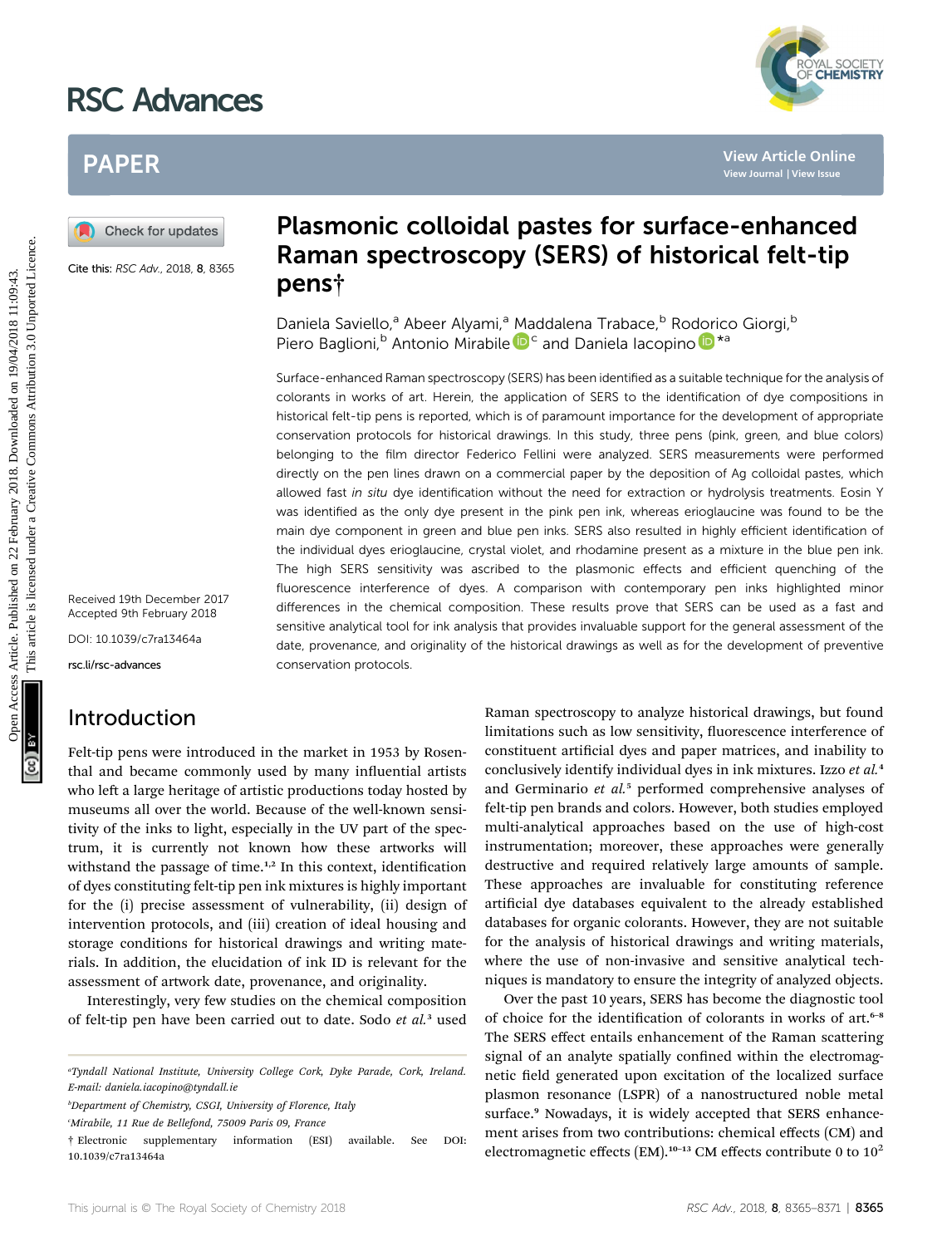#### RSC Advances **Paper** Paper **Paper Paper Paper Paper Paper Paper Paper Paper Paper Paper Paper Paper Paper Paper Paper**

of the total enhancement and result from charge transfer mechanisms between analyte molecules and the metal substrate.<sup>14,15</sup> EM enhancements contribute  $10^4$  to  $10^{12}$  of the total enhancement and are due to the collective excitation of metal substrate surface plasmons by incident light.<sup>16,17</sup> Due to these reported high signal enhancements over normal Raman signals, SERS is particularly amenable to the investigation of artistic materials where mass-limited samples are often available, and in situ applications and local identification of selective analytes are often required.<sup>18,19</sup> Furthermore, SERS has sensibly expanded the range of measurable materials due to efficient quenching of the molecular fluorescence interferences of natural and artificial dyes.<sup>20</sup> As a result, many authors have reported successful investigations of lakes and dyestuffs in archaeological textile fibers<sup>6,21</sup> and paper and woodblock prints<sup>22</sup> and the identification of dye contents in pastel colors,<sup>7</sup> painting samples, $23-25$  and watercolor pigments.<sup>26</sup> The ability to identify individual dyes within several dye mixtures was also reported by Whitney et al. who used silver film over nanospheres (AgFONs) as SERS substrates for the identification of several artists' red dye mixtures.<sup>27</sup> SERS also provided an efficient alternative to routinely used chromatographic analysis for the identification of dyes in commercial pens of forensic interest such as blue and black ballpoint pens, for which, the chemical composition of ink is difficult to access due to trademark protection.<sup>28-30</sup> In parallel, many efforts have also been devoted to the fabrication of robust, stable, reproducible, and plasmonically tailorable SERS substrates to enhance the sensitivity and reproducibility.<sup>31,32</sup> However, Ag colloidal solutions remain the most used SERS probes due to ease of their preparation, low cost of their production, and their relatively good chemical stability. **Excellences**<br>
On the transmission between a result from charge transfer elative to Raman signals. The high specificity of SEEs allowed<br>
contained a monomental and asc due to the collective cactinuities and the mean intera

However, one of the major drawbacks associated with the application of SERS to the analysis of colorants is the combined use of harsh extraction methods. Hydrolysis procedures are in fact often required to separate colorants from their matrices and promote their adsorption on Ag colloids. However, application of these procedures often results in disruption of the host material and formation of interference degradation products.<sup>33</sup> In the last six years, Ag colloidal pastes were proposed as an alternative for in situ non-hydrolysis SERS measurements.6,19,34 This approach consisted of the deposition of concentrated colloidal solution droplets on untreated analytical samples and was particularly effective for the characterization of historical textile fibers. However, limitations such as poor spatial resolution, difficulty in achieving homogeneous sample coverage, and consequently poor reproducibility were also identified.<sup>34</sup>

Herein, we present the first study in which SERS is applied for the analysis of historical felt-tip pens belonging to the film director Federico Fellini. In this study, three pens were analyzed directly on paper matrices by the in situ deposition of Agconcentrated colloidal solutions (pastes). Comparison between Raman and SERS measurements revealed that the use of plasmonic pastes, which were wrapped around paper-colored bers creating large areas of high-density Ag nanoparticles, was key for the achievement of enhanced SERS in situ signals

relative to Raman signals. The high specificity of SERS allowed identification of the main dyes for all the analyzed inks and discrimination between individual dye components in ink mixtures. Moreover, SERS proved highly efficient in identifying subtle compositional changes between differently dated inks. These characteristics are highly sought for the analysis of real artworks. This study represents yet another example of the superior sensitivity of SERS and its suitability for art conservation diagnostics. In addition, the successful application of plasmonic pastes stressed the importance of efficient plasmonic material engineering in further enhancing the SERS sensitivity and expanding its applicability within the field of art conservation and preservation.

### Results and discussion

Federico Fellini (1920–1993), recognized internationally as a film director and screen writer, drew extensively between the 1960s and 1990s often to capture on paper the characters of his films. Fellini has left a large patrimony of sketches, notes, and drawings that are today housed by the studio Fellini of Cinecittà (Rome, Italy) and the Fellini Foundation (Rimini, Italy). The present study focused on the identification of dye contents in felt-tip pens owned by Fellini. As some of the Fellini's drawings already showed signs of damage in the form of water stains and tape marks, the aim of this study was the generation of ESI† for the future development of conservation and intervention protocols towards the long-term preservation of Fellini's and other felt-tip pen-based historical drawings.

Scheme 1 depicts the stages followed to perform in situ analysis on Fellini's historical pens. Individual lines (ca. 2 cm long) were drawn on a commercial paper with three selected felt-tip pens: pink Tombow ABT 813, green Caran D'Ache Fibralo series 100, and blue Caran D'Ache Fibralo series 100 (Scheme 1a). The plasmonic paste was synthesized according to a method developed by Polavarapu et  $al.^{35}$  that consisted of reduction of the volume of Ag nanoparticles obtained by the



Scheme 1 Schematic of sample preparation for in situ SERS measurements of historical drawings: (a) analytical sample constituted by ink coloured paper; (b) formation of nanopaste by centrifugation of Ag nanoparticle solutions; (c) loading of Ag nanopaste into a microsyringe; (d) droplet deposition of Ag nanopaste on the analytical surface; (e) formation of SERS-active areas on the analytical surface; and (f) SERS measurement.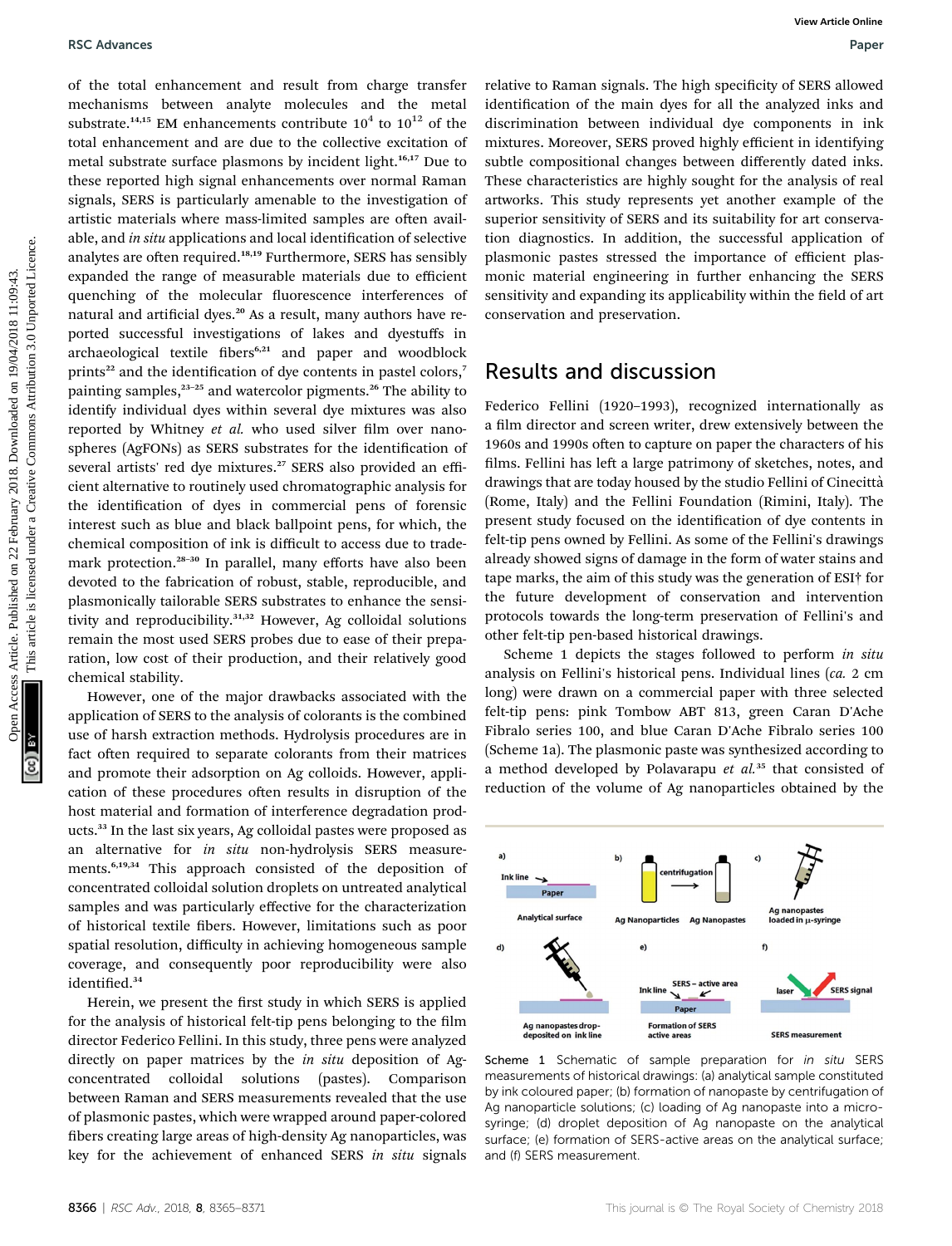classical method of Lee and Meisel by two orders of magnitude to obtain colloidal suspensions of high viscosity (Scheme 1b).<sup>36</sup> SERS-active areas were obtained by depositing  $3 \mu$ L droplets of the Ag colloidal paste directly on the paper-colored lines (Scheme 1c and d). SERS measurements were performed on the SERS active areas formed directly on the paper-deposited ink lines (Scheme 1e and f).

A representative image of the analyzed line is shown in Fig. 1a, displaying pink Tombow ABT 813 felt-tip pen color deposited on Fabriano paper fibers. The image of the entire line is shown in the inset. Fig. 1b shows an optical image of the pink Tombow colored line on paper with a deposited SERS-active area. Fast solvent evaporation associated with the high concentration of Ag colloids in the droplet resulted in the formation of well-confined and relatively uniform SERS-active areas. Concomitantly, the use of high-concentration plasmonic pastes prevented dissolution of the water-soluble felt-tip pens into the Ag colloidal solution and therefore allowed retention of a high concentration of analytical ink on the paper in direct contact with the plasmonic material (see Fig. S1† for comparison with diluted Ag colloidal solution deposition). The SEM image of the Ag colloidal paste deposited on a colored paper (Fig. 1c) shows dense and uniform nanoparticle coverage of multiple paper bers and the consequent formation of large areas of hot-spot concentrations necessary for achieving sensitive SERS detection. Fig. 1d displays a high magnification SEM image of the deposited plasmonic paste showing individual spherical and rod-shaped particles with an average diameter of  $100 \pm 5$  nm.

Fig. 2a shows the normal Raman (NR) spectra of the three analyzed pen lines obtained using a 514 nm laser. The NR spectrum of the pink Tombow ink was featureless. This is not surprising as red-colored inks are characterized by strong absorption close to the selected excitation wavelength  $(514 \text{ nm})$ ; this often results in the concomitant generation of interference fluorescence emission and consequent masking of Raman signals.<sup>22</sup> The green Caran D'Ache ink showed a low quality NR spectrum with distinctive peaks at 1622, 1587, and 1295  $cm^{-1}$ . The blue Caran D'Ache ink showed an NR spectrum of good quality with high intensity peaks. For this ink, the comparison of spectral features with NR spectra measured for 12 reference dyes allowed the preliminary identification of erioglaucine (acid blue 9, brilliant blue FCF (CI 42090)) from the peaks located at 1619–1587–1534 cm $^{-1}$ , 1490–1446 cm $^{-1}$ , 1430–1370  $\text{cm}^{-1}$ , 1177  $\text{cm}^{-1}$ , 915  $\text{cm}^{-1}$ , and 759  $\text{cm}^{-1}$ .<sup>37</sup> Additional vibrational bands attributable to crystal violet (CI 42555) were observed at 1583, 1532, 1372, 1297, 1177, 913, 802, 439, and 422  $cm^{-1}.$ <sup>38</sup> The generation of a high intensity NR spectrum for the blue ink was ascribed to decreased fluorescence interference associated with the shift of resonant absorbance to higher wavelengths (600–650 nm) than the 514 nm excitation wavelength. Fig. 2b shows the SERS spectra of the three analyzed pen lines obtained at the illumination wavelength 514 nm. All pens showed high intensity spectra with distinctive spectral features, which resulted in general enhancement as compared to the previously observed Raman features. The enhancement was particularly striking for the Paper<br>
Cassical medical of the and Meisel by severable of the paper density (Scheme Huby 2018) and the more control methods are not the common common access the common common common common common can all affiliar cases are



Fig. 1 (a) Optical image of the pink Tombow ABT 813 felt-tip pen line written on a commercial paper. Inset: an image of the entire line. (b) Optical image of the pink line on a paper with deposited Ag plasmonic paste. (c) SEM image of the pink-colored paper with deposited Ag plasmonic paste. (d) High-magnification SEM image of the paper-deposited Ag colloidal paste showing the morphology of individual particles.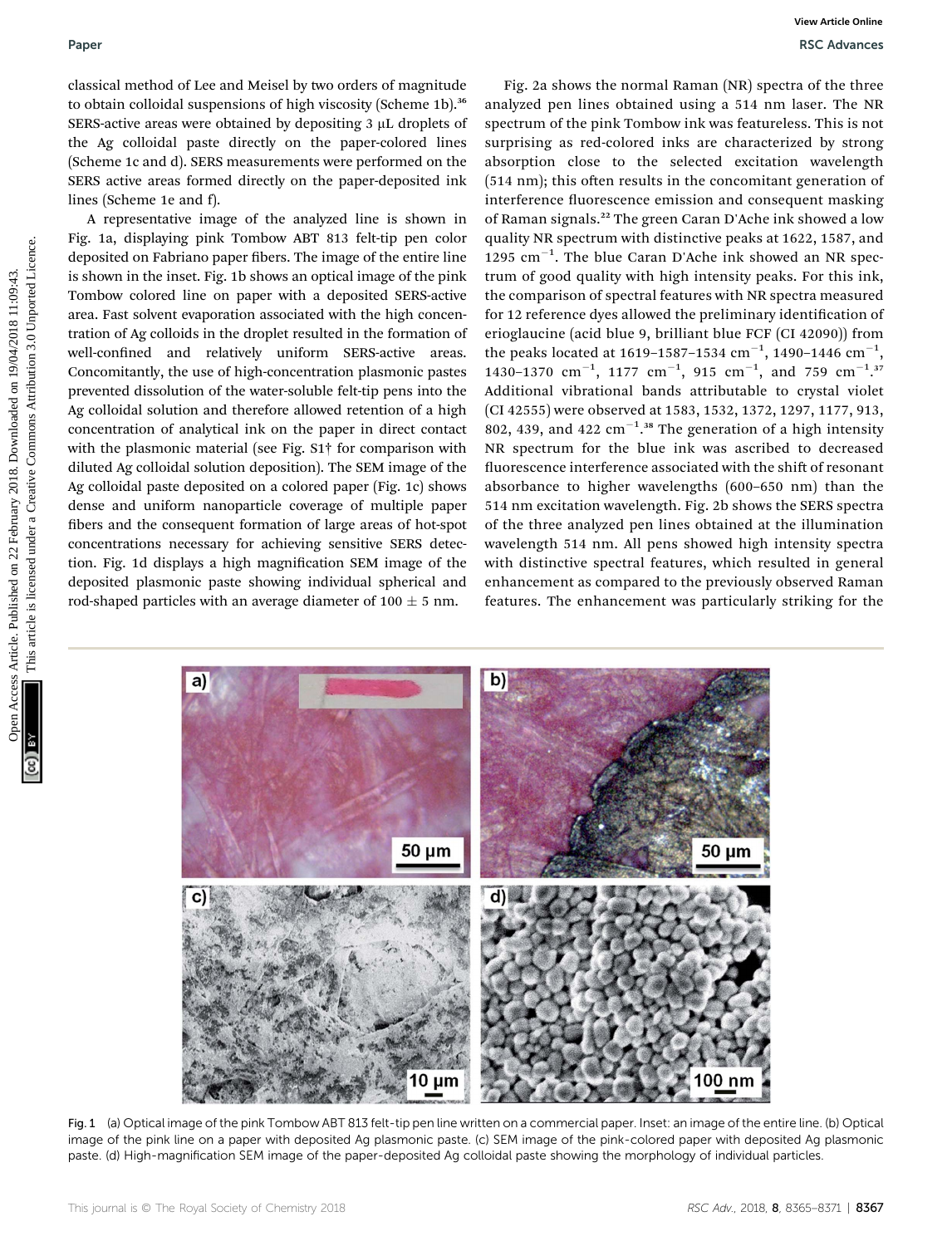

Fig. 2 Raman (a) and SERS (b) spectra of lines written on paper with pink Tombow ABT 813 (pink line), green Caran D'Ache Fibralo series 100 (green line) and blue Caran D'Ache Fibralo series 100 (blue line).

pink ink as it contrasted with its featureless Raman spectrum. Specifically, vibrational bands attributable to Eosin Y (CI 45380) were observed at 1624  $\rm cm^{-1} ,$  1500  $\rm cm^{-1} ,$  1296  $\rm cm^{-1} ,$ and 1176  $\text{cm}^{-1}$ .<sup>39</sup> Modest enhancement and generation of additional diagnostic peaks as compared to that in the Raman spectrum was observed for the green ink, which allowed identification of erioglaucine as a blue component from the peaks located at 1619–1587–1534  $\text{cm}^{-1}$ , 1490  $\text{cm}^{-1}$ ,  $1370 \; \mathrm{cm}^{-1}$ ,  $1294 \; \mathrm{cm}^{-1}$ ,  $1177 \; \mathrm{cm}^{-1}$ , and  $910 \; \mathrm{cm}^{-1}$ . The SERS spectrum of the blue ink was comparable in intensity to the Raman spectrum; this confirmed the presence of erioglaucine and crystal violet in the blue ink mixture.

However, a closer observation of the blue ink SERS spectrum revealed the formation of a peak at  $1650 \text{ cm}^{-1}$  that was not observed in the Raman spectrum. Further deconvolution analysis (Gaussian mathematical fitting) (see Fig. 3) allowed association of the formation of the 1650  $cm^{-1}$  peak with the presence of a red rhodamine component (either B of 6G) in the blue ink mixture only visible under SERS conditions. The capability of SERS for simultaneous and fast identification of dye mixtures is highly relevant for real artwork analysis where a combination of dyes is often used to achieve the desired hue.



Fig. 3 SERS spectrum of the blue Caran D'Ache felt-tip pen line (blue line) and Gaussian fits of identified dye components erioglaucine (black line), crystal violet (grey line), and rhodamine (pink line).

Details of peak positions and assignments of all the analyzed inks are reported in Table S1.†

Finally, the ability of SERS to distinguish small compositional changes occurring between equivalent pens of different production years was assessed as relevant for dating, provenance, and authenticity attributions. Moreover, three contemporary felt-tip pens with colors and brands equivalent to the historical pens analyzed were purchased from local stores. Colored lines were drawn on a commercial paper, and SERS spectra were obtained under the conditions described for historical pen inks. SERS spectra of the contemporary pink Tombow 755 and green Caran D'Ache 185 inks (Fig. 4) show ink compositions equivalent to the historical pink and green inks that are indicative of the presence of Eosin Y and erioglaucine, respectively. Contemporary blue Caran D'Ache also showed dye composition equivalent to that of historical blue Caran D'Ache (erioglaucine and crystal violet). However, the contemporary blue ink red component was identified as Eosin Y, in contrast to rhodamine identified in the historical blue ink. It should be stressed that the enhancement provided by SERS is the key for the identification of structural differences between the abovementioned inks. In fact, equivalent comparison between Fellini and contemporary ink NR spectra (Fig. S2†) could only identify significantly different spectral features for the blue Caran D'Ache ink and was ineffective for pink and green inks.

The identification of dyes in the pen ink mixtures allowed further understanding of the origin of the observed enhancement of SERS signals as compared to that of the NR signals. The LSPR of the Ag colloidal solution obtained prior to solvent concentration and formation of paste was centered at 416 nm (see Fig. S3†). The formation of paste and its subsequent deposition on the paper surface contributed to significant red shift (478 nm, data not shown) of the LSPR towards the laser illumination wavelength such that all SERS measurements were performed close to plasmonic resonance conditions. This explains the general enhancement of the SERS spectra as compared to that of the NR spectra observed for all the analyzed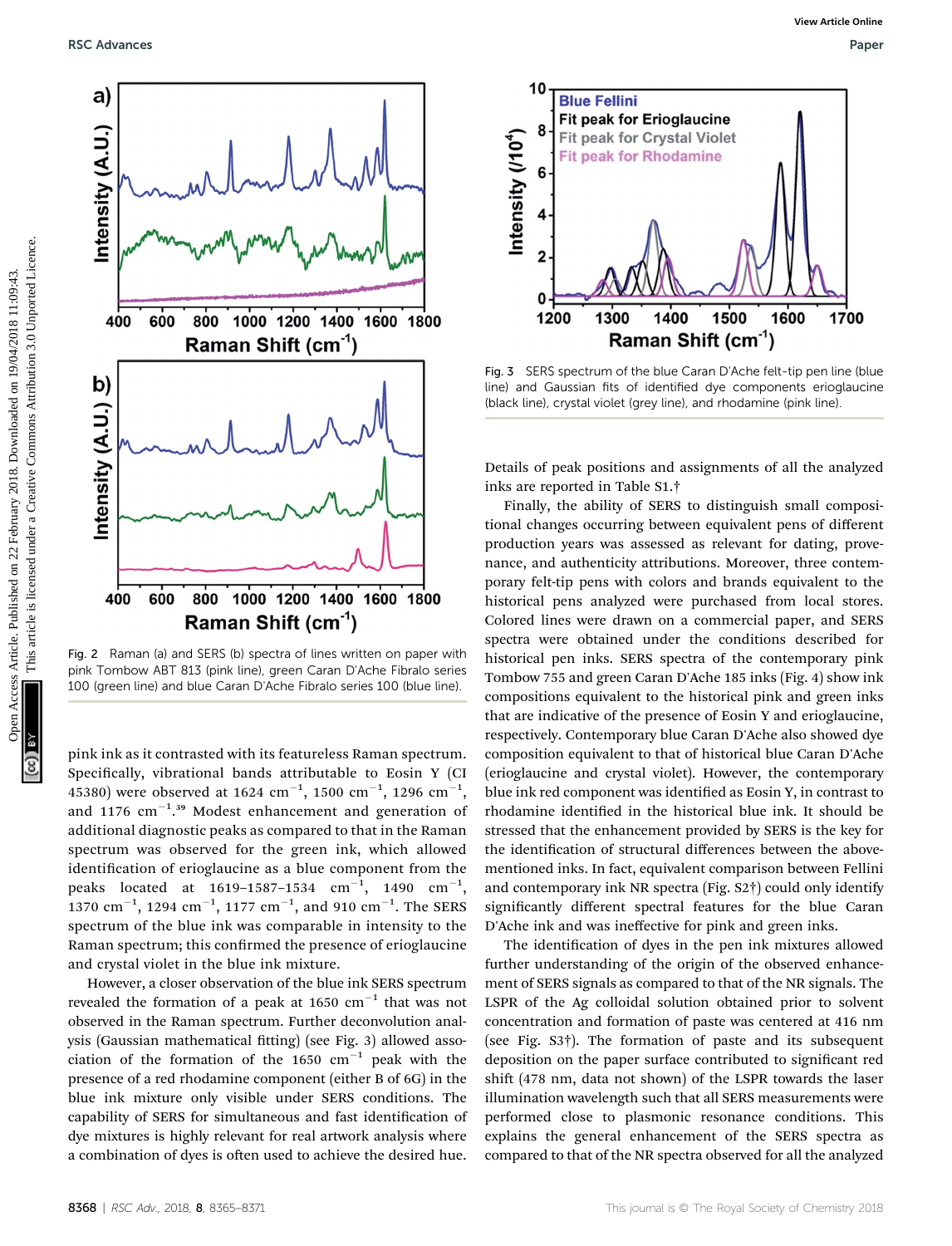

Fig. 4 Comparison between the historical and contemporary commercial felt-tip pens. SERS spectra of (a) pink Tombow ABT 813 (pink line) and pink Tombow 755 (black line); (b) green Caran D'Ache Fibralo 100 (green line) and green Caran D'Ache 185 (black line); and (c) blue Caran D'Ache Fibralo 100 (blue line) and blue Caran D'Ache 185.

inks. In the case of pink Tombow ink, Raman signals might have been further enhanced by illumination conditions in molecular absorbance resonance with Eosin Y ( $\lambda_{\text{max}}$  516 nm in an aqueous solution, surface enhanced resonance Raman scattering conditions, SERRS). In this case, enhancement factors that are approximately the product of the enhancement factors of the non-resonant SERS substrate and the resonant Raman spectrum of the analyte were obtained.<sup>22</sup> Molecular resonance conditions could also be responsible for the appearance of the Raman bands of the red dye components in the SERS spectra of the historical and contemporary blue Caran D'Ache inks.

To further understand the contributions of different factors in the observed enhancements, Au nanorod colloidal nanopastes with LSPR at 757 nm were drop-deposited on ink-colored papers. SERS spectra are obtained with the illumination wavelength 514 nm and reported in S4.† Pink Tombow Fellini was characterized by a featureless spectrum equivalent to the NR spectrum and strikingly different from the spectrum obtained with Ag nanopastes. The absence of enhancement in spite of SERRS experimental conditions would suggest that a plasmonic effect occurs with Ag nanopastes that is responsible for the strong enhancement observed herein. Appreciable SERS enhancement of green Fellini ink was not observed with Au nanopastes; this suggested that the modest enhancement observed with Ag nanopastes was due to a plasmonic effect. For the blue Fellini ink, negligible differences were observed between spectra obtained under NR, SERS\_Ag nanopaste, and SERS\_Au nanopaste conditions. The peak at  $1650 \text{ cm}^{-1}$ observed for Ag nanopastes was attributed to the presence of a red rhodamine component (and not observable with Au nanopastes) and could be an indication of some weak plasmonic effects taking place in the blue ink.

### **Experimental**

### Materials

Silver nitrate, trisodium citrate, ascorbic acid and the reference dyes Eosin Y, erioglaucine, and crystal violet were purchased from Sigma-Aldrich and used without further purification. All glassware was cleaned with aqua regia and deionized water prior to nanoparticle synthesis. Historical felt-tip pens belonging to the film director Federico Fellini were made available by the studio Fellini in Cinecitta' (Italy). Contemporary felt-tip pens were purchased from local stores.

#### Synthesis of the Ag colloidal paste

The silver plasmonic paste was synthesized following the modified Lee and Meisel method reported by Polavarapu et al.<sup>35</sup> Briefly, 4.5 mL of trisodium citrate solution (1.00 wt% in water) was added to 200 mL of boiling  $AgNO<sub>3</sub>$  (42 mg) solution in water under vigorous stirring. The reaction mixture was kept boiling for one hour and then cooled down to room temperature. The obtained solution of Ag nanoparticles was centrifuged at 7000 rpm for 20 minutes and then re-dispersed in 2 mL of  $H<sub>2</sub>O$ to obtain the Ag paste (3 mg mL $^{-1}$ ).

#### Scanning electron microscopy (SEM)

Scanning electron microscopy images of the Ag colloids deposited on the  $SiO<sub>2</sub>$  substrates were acquired using a field emission SEM (JSM-6700F, JEOL UK Ltd) operating at the beam voltage of 5 kV.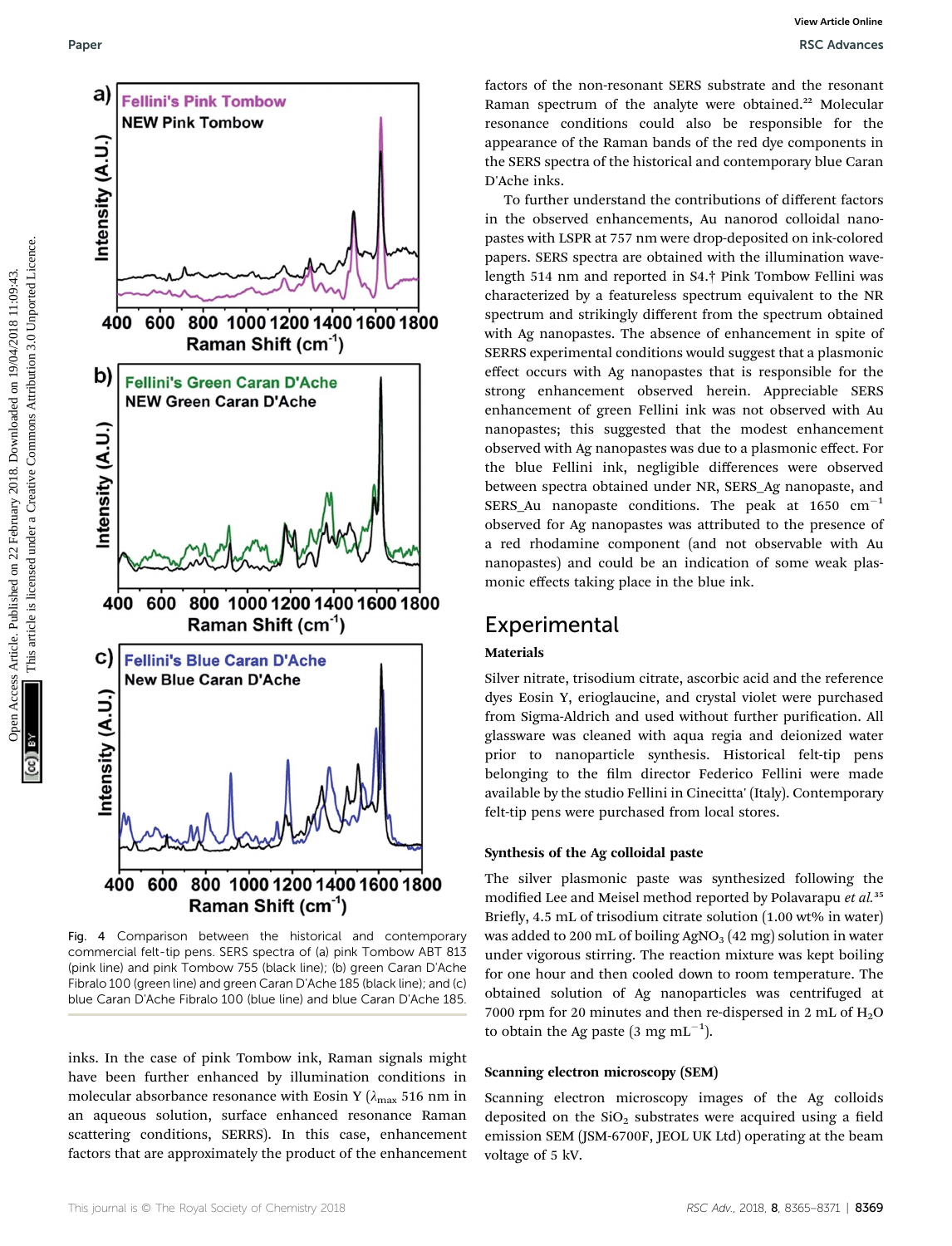#### Optical microscopy

White light optical microscopy images of the felt-tip pen lines on a commercial paper were acquired using an Axioskop II (Carl Zeiss Ltd.) microscope equipped with a halogen lamp and a charge-coupled detector camera (CCD; Coolsnap CF, Photometrics).

#### Raman and SERS analysis

Raman and SERS spectra were obtained at 514 nm using a Renishaw inVia Raman system with a helium–neon laser excitation source. The laser beam was focused on the sample through a Leica  $20 \times$  objective with 0.4 NA. The power measured at the sampling level was in the range of 0.01–2 mW. Acquisition time was 10 s. Raman spectra of the felt-tip pens were obtained directly from felt-tip pen-colored lines on a commercial paper. To obtain the SERS spectra,  $5 \mu L$  of Ag plasmonic paste was deposited on colored lines on the paper and left to dry overnight in the dark prior to analysis. Reference dyes were analyzed as a powder deposited on glass slides. **Example on 22** February 1922 February 2018. Conclude the computer of the state is limited on 22 February 2018. The state of the state of the state of the state of the state of the state of the state of the state of the s

## Conclusions

In conclusion, this study presents the first application of SERS to the analysis of historical felt-tip pens. SERS measurements in situ were enabled by the use of plasmonic paste, which was deposited uniformly on pen-colored paper bers, allowing sensitive detection. Compared to the standard colloidal solutions used for the analysis of historical dyes and pigments, the high nanoparticle concentration of the developed pastes enabled efficient in situ analysis of water-soluble pen inks. Compared to other Ag-based SERS platforms, such as AgFONs, commonly used in art conservation applications, plasmonic pastes offered simplicity and versatility of analysis and allowed circumventing of extraction steps. For all the pen inks analyzed, the higher sensitivity of SERS was ascribed mainly to plasmonic effects. However, other effects, such as effective quenching of fluorescence and measurements under SERRS conditions, could have contributed to the observed enhancements, especially those of the pink ink. The generation of high sensitivity SERS signals is particularly relevant for art conservation where extremely small amounts of material are available for analysis. Moreover, the possibility of in situ analysis, which allows circumventing invasive and time consuming extraction and hydrolysis steps, has the potential to sensibly widen the range of analyzed materials. The demonstrated capability of SERS to identify individual dyes in mixtures as well as the ability to discern changes in composition between differently dated inks further expand the use of SERS in art conservation to novel areas such as dating and attribution of originality and provenance. Finally, the data presented herein confirm the applicability of SERS as a valuable tool for the analysis of real art objects and as a support for the development of conservation or treatment protocols tailored to the long-term preservation of historical drawings.

# Conflicts of interest

There are no conflicts of interest to declare.

# Acknowledgements

This work was funded by the European Union H2020 project Nanorestart (646063) and the Irish Research Council (IRC) project GOIPD/2015/716. The authors would like to thank the director of the studio Fellini in Cinecittà, Rome (Italy), Roberto Mannoni, close friend and assistant of Federico Fellini, for authorizing the use of historical felt-tip pens.

# Notes and references

- 1 E. Gherandi, I. Degano, M. P. Colombini, J. Mazurek, M. Schilling and H. Khanjian, Dyes Pigm., 2015, 123, 196– 403.
- 2 Z. E. Papliaka, K. S. Andrikopoulos and E. A. Varella, J. Cult. Herit., 2010, 11, 381–391.
- 3 A. Sodo, M. Bicchieri, M. Guiso, M. A. Ricci and G. Ricci, J. Raman Spectrosc., 2012, 43, 1781–1787.
- 4 F. C. Izzo, V. Vitale, C. Fabbro and H. Van Keulen, Microchem. J., 2016, 124, 919–928.
- 5 G. Germinario, S. Garrappa, V. D'Ambrosio, I. D. van der Werf and L. Sabbatini, Anal. Bioanal. Chem., 2018, 410(3), 1079–1094.
- 6 J. Y. Roh, M. K. Matecki, S. A. Svoboda and K. L. Wusthotlz, Anal. Chem., 2016, 88, 2028–2032.
- 7 C. L. Brosseau, K. S. Rayner, F. Casadio, C. M. Grywacz and R. P. Van Duyne, Anal. Chem., 2009, 81, 7443–7447.
- 8 C. L. Brosseau, A. Gambardella, F. Casadio, C. M. Grywacz, J. Wouters and R. P. Van Duyne, Anal. Chem., 2009, 81, 3056–3062.
- 9 D. L. Jeanmaire and R. P. Van Duyne, J. Electroanal. Chem., 1977, 84, 1–20.
- 10 M. Moskovits, Rev. Mod. Phys., 1985, 57, 783.
- 11 M. Moskovits, J. Raman Spectrosc., 2005, 36, 485–496.
- 12 N. Valley, N. Greeneltetch, R. P. Van Duyne and G. C. Schatz, J. Phys. Chem. Lett., 2013, 4, 2599–2604.
- 13 G. C. Schatz, Acc. Chem. Res., 1984, 17, 370–376.
- 14 K. Kneipp, Y. Wang, H. Kneipp, L. T. Perelman, I. Itzkan, R. R. Dasari and M. S. Feld, Phys. Rev. Lett., 1997, 78, 1667.
- 15 D. P. Fromm, J. Chem. Phys., 2006, 124, 061101.
- 16 L. Qin, S. Zou, C. Xue, A. Atkinson, G. C. Schatz and C. A. Mirkin, PNAS, 2006, 103, 13300–13303.
- 17 M. G. Blaber and G. C. Schatz, Chem. Commun., 2011, 47, 3769–3771.
- 18 F. Pozzi, J. R. Lombardi, S. Bruni and M. Leona, Anal. Chem., 2012, 84, 3751–3757.
- 19 K. L. Wustholz, C. L. Brosseau, F. Casadio and R. P. Van Duyne, Phys. Chem. Chem. Phys., 2009, 11, 7350–7359.
- 20 F. Pozzi and M. Leona, J. Raman Spectrosc., 2016, 47, 67–77.
- 21 A. V. Whitney, R. P. Van Duyne and F. Casadio, J. Raman Spectrosc., 2006, 37, 993–1002.
- 22 A. Cesaratto, J. R. Lombardi and M. Leona, J. Raman Spectrosc., 2017, 48, 418–424.